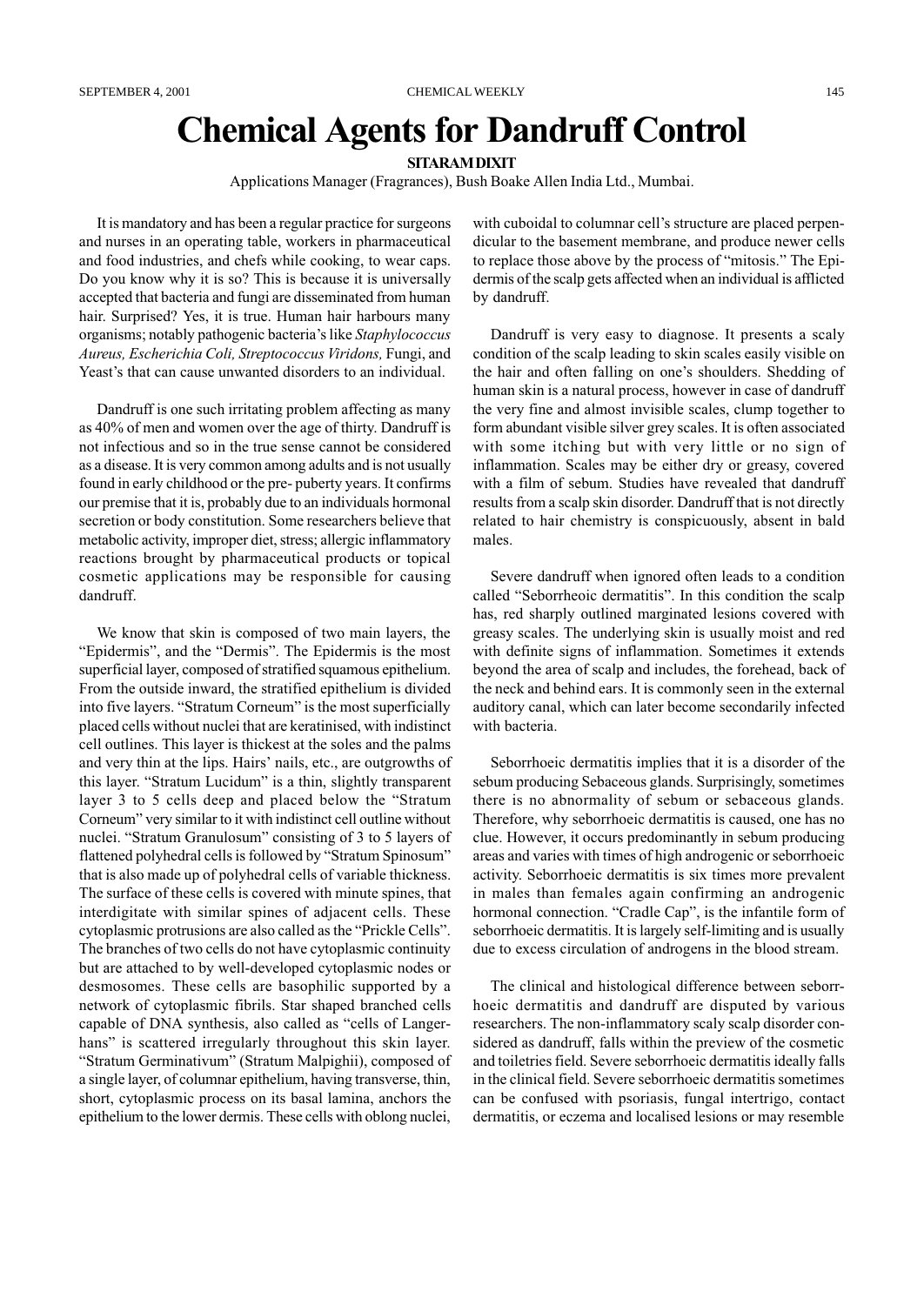tinea capotis, which require treatment from a medical practitioner and a dermatologist.

The exact cause of dandruff is still not very clear and established theories are disputed by many authors. However, it is generally accepted that the primary cause of dandruff is fungal. Fungi are any major group of saprophytic and parasitic lower plants that lack chlorophyll. They usually have little or no mycelium and reproduce by budding. It is now believed that dandruff is caused by fungus named pityrosporum ovale. pityrosporum ovale reacts with the scalp lipids and decomposes them to free fatty acids and lipo peroxides. Free fatty acids and lipo peroxides causes skin irritation leading to mitosis and increase in keratinocytes which further results in the formation of silvery grey scales causing dandruff.

Individuals affected by dandruff have a thinner incoherently formed stratum corneum. Scales are formed due to rapid turnover of epidermal cells of the scalp. The loose scales thus formed are shed leading to visible signs of dandruff on the scalp hair and shoulder. Complete eradication of fungus pityrosporum ovale from the scalp does not eliminate dandruff. Similarly, dandruff is not always found in persons having the fungus pityrosporum ovale. Therefore, the cause of dandruff is still an enigma. However, these organisms are certainly found in larger numbers in persons affected by dandruff than those not affected by it. It is not known whether pityrosporum ovale just takes advantage of a more suitable environment and perhaps only help in aggravating the problem or otherwise. However, severity of the symptoms is directly related to the quantity of pityrosporum ovale in the total microflora count of the scalp with

- \* 46% in normal unaffected individuals.
- 74% in persons with dandruff.
- \* 83% in those with scalp seborrhoeic.

Dry dandruff normally caused by external topical agents, like soaps, shampoos, hair lotions and creams, etc., can be alleviated by eliminating the use of these products. Greasy dandruff can be often alleviated by regular washing, massaging, maintaining good scalp hygiene, and applying suitable anti-dandruff agents. Varieties of chemicals have been used in the treatment of greasy dandruff.

Shampoos containing coal tar either alone or along with sodium salt of sulphosuccinate of the undedecylene alkalonimides was first found to reduce dandruff. Constant research led to the discovery of other chemical actives that are effective in dandruff control. Many chemical agents reported to be effective in controlling dandruff, namely phenols, cationic germicides like 5% cetavlon solution, trichloromethyl mercapto derivatives, 2.5% solution of tellurium oxide, etc., are nowadays commercially not widely used.

Sulphur, resorcinol, salicylic acid, selenium disulphide, ketoconazole, zinc - pyridine - 2 thiol oxide, zinc pyrithione, octopirox, climbazole, etc., are some anti-dandruff agents that are used nowadays in commercial applications to control dandruff.

# Sulphur  $(S = 32.06)$

Precipitated sulphur, sublimed sulphur, and washed sulphur are three elemental forms of sulphur that are used in product applications. Precipitated sulphur also called as "Milk of Sulphur" is obtained by boiling sulphur with calcium hydroxide or lime and precipitating the filtered solution with hydrochloric acid. Precipitated sulphur that contains polythionic acids is the most effective form of sulphur for dandruff control.

Precipitated sulphur is a fine pale greyish or greenish yellow amorphous or microcrystalline powder. It is practically odourless, tasteless and free from dirt. Precipitated sulphur is insoluble in water and alcohol. It is soluble in hot aqueous solution of alkali hydroxides with the formation of polysulphides and thiosulphates. Precipitated sulphur is sparingly soluble in anhydrous lanolin, at 45 degrees centigrade and in olive oil.

Precipitated sulphur is a good antiseptic and parasiticide for external use. Sulphur is usually used in combination with lime, resorcinol, salicylic acid for making preparations like lotions, pastes, creams, ointments, etc. Though precipitated sulphur is, an effective treatment for dandruff control, certain precautions is mandatory during its usage. The skin should be cleaned thoroughly before applying the lotion or cream in the affected portion of the scalp. Only small amount of the product should be rubbed very gently into the roots of the hair. It should not be applied to broken or inflamed skin or come in contact with eyes. Prolonged usage should also be avoided and application of the product stopped if excessive dryness or irritation of skin occurs.

Resorcinol (Benzene 1, 3 diol,  $C_6H_6O_2 = 110.1$ )



Resorcinol has good antipruritic exfoliative and keratolytic properties. It is a colourless needle shaped crystalline powder with a characteristic odour and a sweet taste. Resorcinol has a melting point of 109 - 111 degrees centigrade and becomes pink when exposed to air and light. It is soluble in water and alcohol, glycerol, fixed oils and ether. Products containing resorcinol at 2% levels is used in dandruff control. Resorcinol along with sulphur is an effective anti-dandruff agent.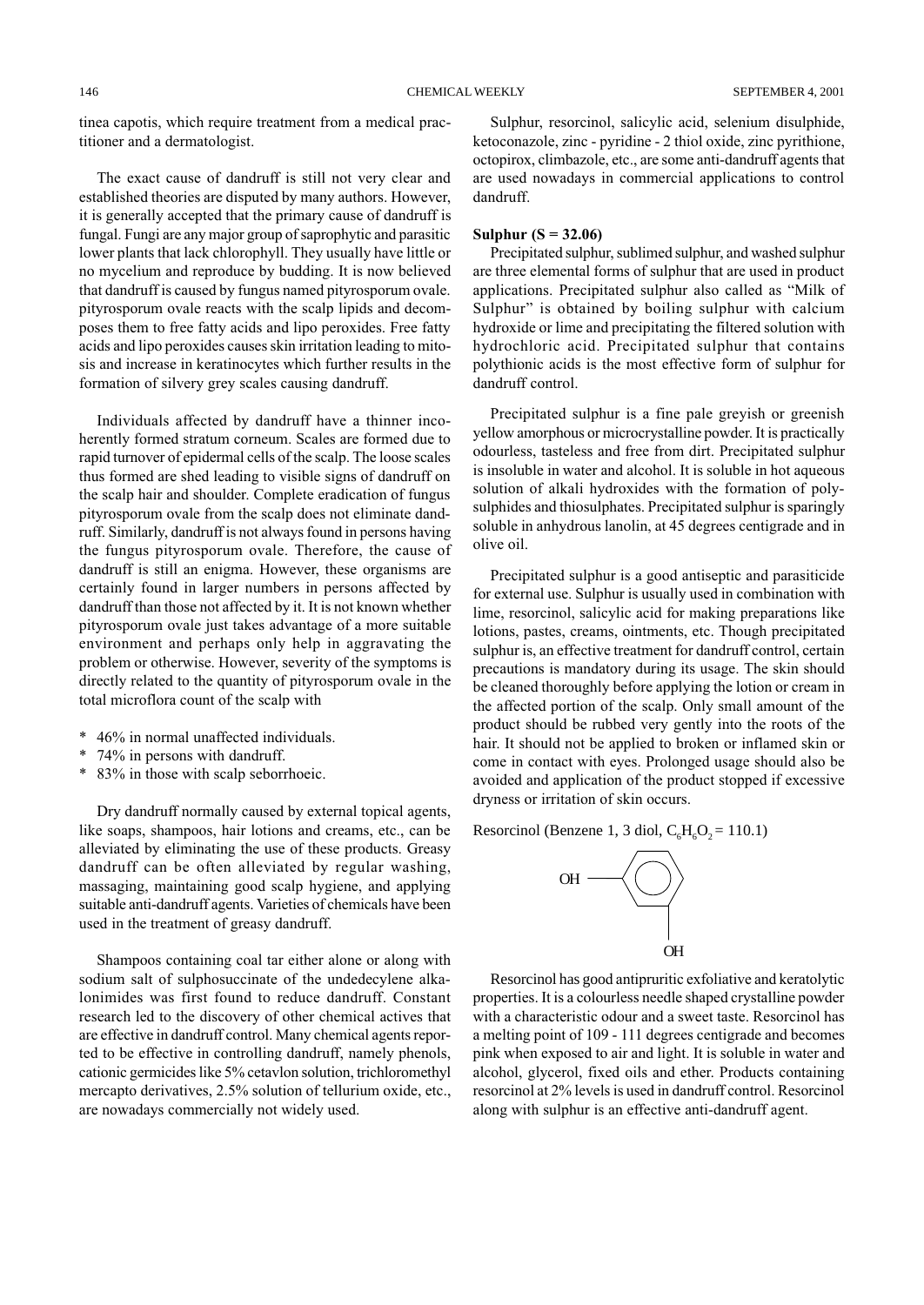# SEPTEMBER 4, 2001 CHEMICAL WEEKLY 147

Resorcinol should not be used over large raw skin surface particularly in high concentration. Prolonged usage of resorcinol based application products on raw surface results in Myxoedema (dry skin, hair loss, loss of mental and physical vigour) and so should be avoided.

The hair should be thoroughly washed and rinsed of all traces of soap or alkali before application of the product containing resorcinol. In presence of soap or alkali, resorcinol may discolour hair slightly.

The scalp skin should be cleaned thoroughly and the product applied sparingly. It should not be applied to broken or inflamed skin or come in contact with eyes. Prolonged usage should also be avoided and application of the product stopped if excessive dryness or irritation of skin occurs.

Salicylic Acid (2 Hydroxy Benzoic Acid,  $C_7H_6O_3 = 138.1$ )



Salicylic acid is found in the form of esters in several plants. It is found notably in wintergreen leaves and bark of sweet birch. Salicylic acid is an odourless, needle like crystal or crystalline powder having a melting point of 157 to 159 degrees centigrade. It is soluble in water, alcohol, ether and in solutions of ammonium acetate, borax, sodium phosphate, potassium, and sodium citrate. It is incompatible with iron salts and with oxidising substances.

Salicylic acid is a keratolytic substance, having bacteriostatic and fungicidal properties. It is used externally in lotions and ointments or creams for the treatment of dandruff and other fungal infections of skin. Salicylic acid preparations in combination with, coaltar, mercuric chloride, benzoic acid, sulphur, or zinc oxide is normally preferred for treatment of dandruff. Preparation in the form of lotion, collodion, paste, or cream is rubbed gently into the affected area and roots of the hair and allowed to dry for freedom from dandruff. However, care should be taken to avoid using the product in broken or inflamed skin or to be exposed to eyes. Prolonged usage should also be avoided and application of the product discontinued if excessive dryness or irritation of skin occurs.

# **Selenium disulphide (SeS<sub>2</sub> = 143.1)**

Selenium disulphide is a very effective compound due to its good cytostatic ability to lower the corneocyte quantity thereby controlling dandruff. Selenium disulphide is a bright orange to reddish orange powder with a faint odour of hydrogen sulphide. It is prepared either by the action of selenious acid and hydrogen sulphide or by the fusion of sulphur and selenium. Selenium disulphide is insoluble in water and in organic solvents. Selenium disulphide is applied as an either cream or lotion to the scalp to control dandruff. A 2.5% suspension of selenium disulphide in a medium containing, a buffer, detergent, and dispersing agent is suitable for this purpose.

The hair is first thoroughly washed with soap and rinsed. 5 to 10 ml of the application is then applied to the scalp together with a little warm water to produce lather. The lather is then gently rubbed into the roots of the hair and left for 2 to 3 minutes. The lather is rinsed out and a second application done so that the scalp area having dandruff is exposed to at least 5 minutes to the action of selenium disulphide. The hair is then thoroughly rinsed and all traces of selenium disulphide suspension are removed. If this is not done then yellow or orange discoloration of hair may take place. The application is normally used twice a week and then gradually reduced as the dandruff get under control. It is to be noted here that repeated use of the product can lead to hair loss.

Selenium disulphide is very highly toxic. It is believed to be a carcinogen. However, it is absorbed only in trace quantities through scalp skin and so suitable in dandruff control. Selenium disulphide should not be used in areas that are inflamed or has broken skin. Extreme care is to be taken so that selenium disulphide does not enter the eyes. It should not be applied to skin around the eyes to avoid cutaneous absorption. Hands and fingernails should be carefully washed and rinsed after using the application.

Although selenium disulphide is very effective in controlling dandruff products made, is dark brown in colour, unattractive, cosmetically unappealing, and unpleasant to use. Due to its toxic nature, products having Selenium disulphide as an active are considered more to be an ethical or pharmaceutical product to be used under medical supervision.

Sulphur, resorcinol, salicylic acid, selenium disulphide are all very effective anti-dandruff agents for use in controlling dandruff. However, they have their disadvantages of them having to be used only after carefully following the mandatory precautions of usage. Commercial products are available in the market but due to the cumbersome usage conditions, they are used only in severe cases of dandruff, when over the counter cosmetic products. Commercial preparations for the treatment of dandruff and seborrheic dermatitis of the scalp generally include the use of a shampoo a post shampoos rinse or a hair dressing containing one or more of the active ingredient available.